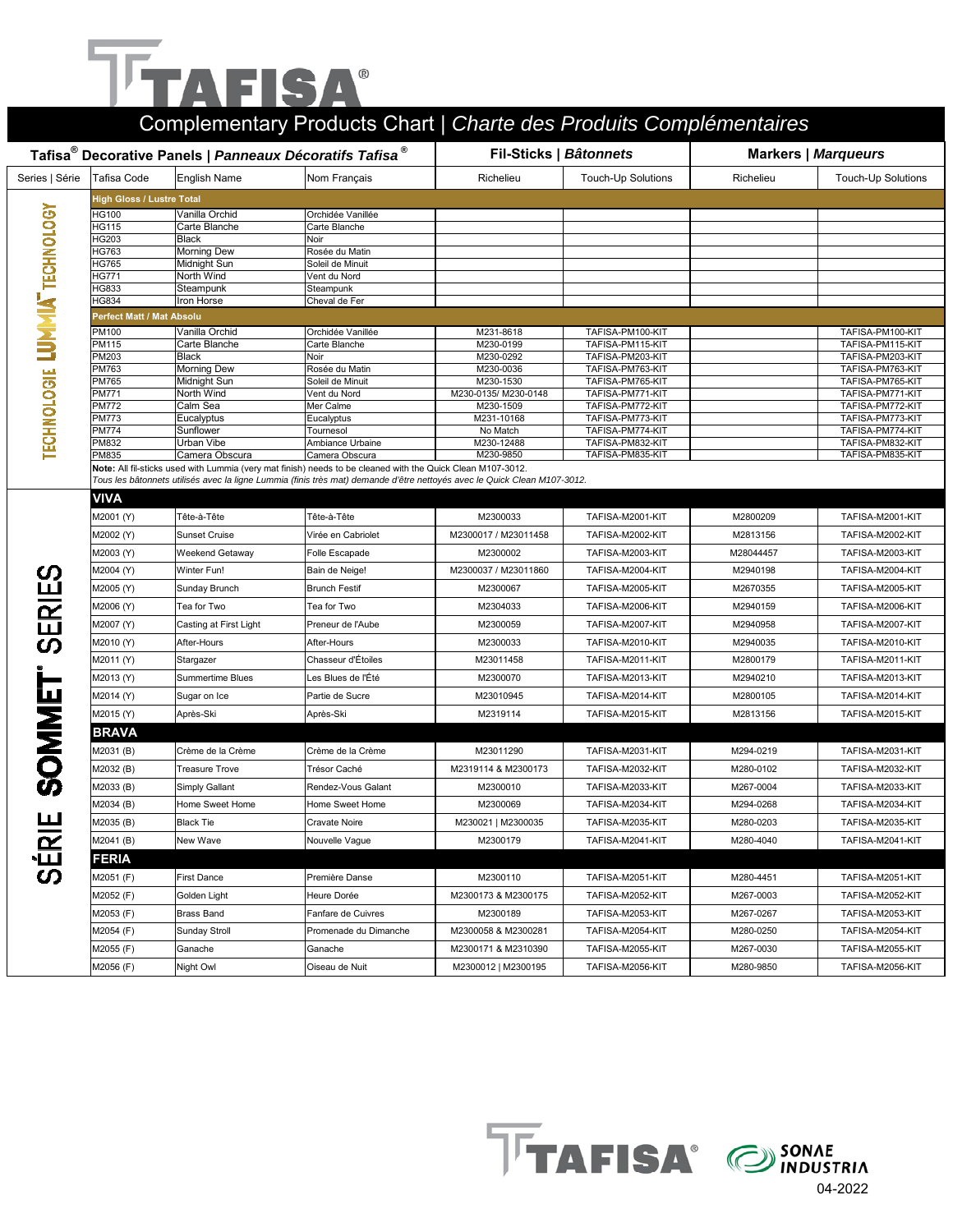### F  $^{\circledR}$ IS  $\blacktriangle$

### Complementary Products Chart | *Charte des Produits Complémentaires*

|                | Tafisa <sup>®</sup> Decorative Panels   Panneaux Décoratifs Tafisa <sup>®</sup> |                                       |                       |                      | Fil-Sticks   Bâtonnets             | <b>Markers   Marqueurs</b> |                                    |
|----------------|---------------------------------------------------------------------------------|---------------------------------------|-----------------------|----------------------|------------------------------------|----------------------------|------------------------------------|
| Series   Série | Tafisa Code                                                                     | <b>English Name</b>                   | Nom Français          | Richelieu            | <b>Touch-Up Solutions</b>          | Richelieu                  | <b>Touch-Up Solutions</b>          |
|                | karisma                                                                         |                                       |                       |                      |                                    |                            |                                    |
|                | L580 (K)                                                                        | Free Spirit                           | <b>Esprit Libre</b>   | M2300183             | TAFISA-L580-KIT                    |                            | TAFISA-L580-KIT                    |
|                | <sub>-</sub> 581 (K)                                                            | Sheer Beauty                          | Beauté Naturelle      | M2300173             | TAFISA-L581-KIT                    |                            | TAFISA-L581-KIT                    |
|                | <sub>-</sub> 582 (K)                                                            | Fashionista                           | Fashionista           | M2319114             | TAFISA-L582-KIT                    |                            | TAFISA-L582-KIT                    |
|                | <sub>-</sub> 583 (K)                                                            | <b>First Class</b>                    | Première Classe       | M2300279             | TAFISA-L583-KIT                    |                            | TAFISA-L583-KIT                    |
|                | <sub>-</sub> 584 (K)                                                            | The Chameleon                         | Le Caméléon           | M2319856             | TAFISA-L584-KIT                    | M2940014                   | TAFISA-L584-KIT                    |
|                | <sub>-</sub> 585 (K)                                                            | Rhapsody                              | Rhapsodie             | M2300059             | TAFISA-L585-KIT                    |                            | TAFISA-L585-KIT                    |
|                | L830 (K)                                                                        | Force of Nature                       | Force de la Nature    | M23011858            | TAFISA-L830-KIT                    |                            | TAFISA-L830-KIT                    |
|                | L831 (K)                                                                        | Rock Solid                            | Roc Solide            | M2300003             | TAFISA-L831-KIT                    | M2800028                   | TAFISA-L831-KIT                    |
|                | L832 (K)                                                                        | Urban Vibe                            | Ambiance Urbaine      | M2300144             | TAFISA-L832-KIT                    | M2940226                   | TAFISA-L832-KIT                    |
|                | alto                                                                            |                                       |                       |                      |                                    |                            |                                    |
|                | L530 (A)                                                                        | Latitude North                        | Latitude Nord         | M2300334/M2310403    | TAFISA-L530-KIT                    |                            | TAFISA-L530-KIT                    |
|                | .532 (A)                                                                        | Latitude West                         | Latitude Ouest        | M2300224             | TAFISA-L532-KIT                    | M2670224                   | TAFISA-L532-KIT                    |
|                | .533 (A)                                                                        | Latitude East                         | Latitude Est          | M2318087             | TAFISA-L533-KIT                    |                            | TAFISA-L533-KIT                    |
|                | .535 (A)                                                                        | Southwester                           | Suroît                | M2319856             | TAFISA-L535-KIT                    | M2652005                   | TAFISA-L535-KIT                    |
|                | .537 (A)                                                                        | <b>Breakwater</b>                     | Grande-Digue          |                      | TAFISA-L537-KIT                    |                            | TAFISA-L537-KIT                    |
|                | .538 (A)                                                                        | <b>River Rock</b>                     | Petit-Rocher          | M2302000             | TAFISA-L538-KIT                    |                            | TAFISA-L538-KIT                    |
| <b>SERIES</b>  | .540 (A)                                                                        | Summer Breeze                         | Brise d'Été           | M2319851/M85020802   | TAFISA-L540-KIT                    |                            | TAFISA-L540-KIT                    |
|                | $-541(A)$                                                                       | Winter Cherry                         | Cerisier d'Hiver      | M2300207             | TAFISA-L541-KIT                    | M2670388                   | TAFISA-L541-KIT                    |
|                | .542 (A)                                                                        | Autumn Leaves                         | Feuilles d'Automne    | M2309835             | TAFISA-L542-KIT                    | M2800009                   | TAFISA-L542-KIT                    |
|                | <sub>-</sub> 543 (A)                                                            | Spring Blossom                        | Bourgeon du Printemps | M2318724             | TAFISA-L543-KIT                    | M2804041                   | TAFISA-L543-KIT                    |
|                | <sub>-</sub> 544 (A)                                                            | Niagara                               | Niagara               | M2300219             |                                    | M2804457                   |                                    |
|                | .546 (A)                                                                        | Mojave                                | Mojave                | M2300173             |                                    | M2800164                   |                                    |
| <b>PREL</b>    | ∟552 $(A)^*$                                                                    | Appalachia                            | Appalaches            | M2300121             |                                    | M2804037                   |                                    |
|                | urbania                                                                         |                                       |                       |                      |                                    |                            |                                    |
|                | .492 (R)                                                                        | White Chocolate                       | Chocolat Blanc        | M2319483             | TAFISA-L492-KIT                    | M2815027                   | TAFISA-L492-KIT                    |
|                | .493 (R)                                                                        | Milk Chocolate                        | Chocolat au Lait      | M2300358             | TAFISA-L493-KIT                    | M2810336                   | TAFISA-L493-KIT                    |
|                | .494 (R)                                                                        | Dark Chocolate                        | Chocolat Noir         | M2300209             | TAFISA-L494-KIT                    | M2816355                   | TAFISA-L494-KIT                    |
|                | .495 (R)                                                                        | Portobello                            | Portobello            | M2300067             | TAFISA-L495-KIT                    |                            | TAFISA-L495-KIT                    |
|                | .496 (R)                                                                        | Monaco                                | Monaco                | M2318724             | TAFISA-L496-KIT                    |                            | TAFISA-L496-KIT                    |
| SERIE          | 545 (R)                                                                         | Northern Plain                        | Plaine du Nord        | M2300503             | TAFISA-L545-KIT                    |                            | TAFISA-L545-KIT                    |
|                | .555 (R)                                                                        | Maritime Dune                         | Dune Maritime         | M2300503             | TAFISA-L555-KIT                    |                            | TAFISA-L555-KIT                    |
|                | .556 (R)                                                                        | Laurentian Path                       | Sentier Laurentien    | M2319114             | TAFISA-L556-KIT                    |                            | TAFISA-L556-KIT                    |
|                | L557 (R)                                                                        | Rocky Mountain                        | Montagne Rocheuse     | M2300281             | TAFISA-L557-KIT                    |                            | TAFISA-L557-KIT                    |
|                | .562 (R)                                                                        | Sable Island                          | Île de Sable          | M2300081             |                                    | M2810503                   |                                    |
|                | .563 (R)                                                                        | Mégantic                              | Mégantic              | M2300281             |                                    |                            |                                    |
|                | L564 (R)                                                                        | Tofino                                | Tofino                | M23011772            |                                    | M2800104                   |                                    |
|                | .565 (R)                                                                        | Fogo Harbour                          | Havre de Fogo         | M2300046             | TAFISA-L565-KIT                    |                            | TAFISA-L565-KIT                    |
|                | $.566(R)$ *                                                                     | Ungava Bay                            | Baie d'Ungava         |                      | TAFISA-L566-KIT                    |                            | TAFISA-L566-KIT                    |
|                | $.568(R)$ *                                                                     | Mariposa                              | Mariposa              | M2300257             |                                    | M2800279                   |                                    |
|                | L570 (R) *                                                                      | Chalbi Clay                           | Argile de Chalbi      |                      | TAFISA-L570-KIT                    |                            | TAFISA-L570-KIT                    |
|                | L571 (R) *                                                                      | Karoo Ash                             | Cendre de Karoo       |                      | TAFISA-L571-KIT                    |                            | TAFISA-L571-KIT                    |
|                |                                                                                 | Discontinued colour / Couleur annulée |                       |                      |                                    |                            |                                    |
|                |                                                                                 | smoothwood   bois satiné              |                       |                      |                                    |                            |                                    |
|                | $-480(S)$                                                                       | Hot Cinnamon                          | Canelle Épicée        | M2310390             | TAFISA-L480-KIT                    | M2810336                   | TAFISA-L480-KIT                    |
|                | L481 (S)                                                                        | Nutmeg                                | Muscade               | M2319114             | TAFISA-L481-KIT                    | M2800123                   | TAFISA-L481-KIT                    |
|                | $-488(S)$                                                                       | Dolce Vita                            | Dolce Vita            | M2319114             | TAFISA-L488-KIT                    | M2800102                   | TAFISA-L488-KIT                    |
|                | $-489(S)$                                                                       | Copa Cabana                           | Copa Cabana           | M2310390 / M2300031  | TAFISA-L489-KIT                    | M2800123                   | TAFISA-L489-KIT                    |
|                | .491 (S)                                                                        | Beach Memories                        | Souvenirs de Plage    | M2319851             | TAFISA-L491-KIT                    | M2800123                   | TAFISA-L491-KIT                    |
|                | $\text{\textperp}497 \text{\textcolor{red}{(S)}}$<br>$-498(S)$                  | Bora Bora<br>Antigua                  | Bora Bora<br>Antigua  | M2310406<br>M2300358 | TAFISA-L497-KIT<br>TAFISA-L498-KIT | M2817700<br>M2801478       | TAFISA-L497-KIT<br>TAFISA-L498-KIT |
|                | $-499(S)$                                                                       | Grenada                               | Grenada               | M2318326             | TAFISA-L499-KIT                    |                            | TAFISA-L499-KIT                    |
|                |                                                                                 |                                       |                       |                      |                                    |                            |                                    |